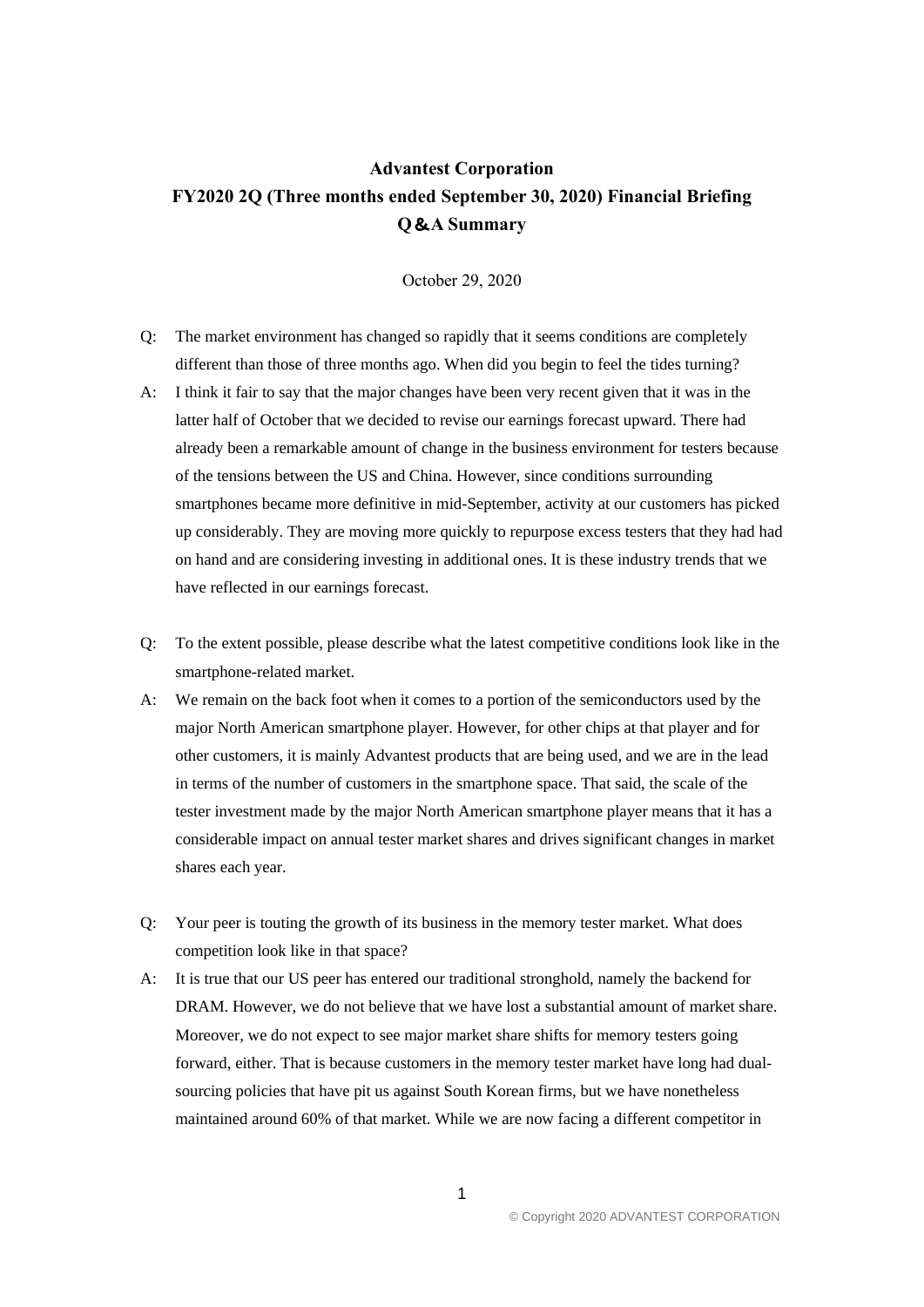those dual-sourcing arrangements, we believe that we are successfully maintaining our market share.

- Q: You raised your full-year order forecast from 240 billion yen to 260 billion yen this time. In what domain are you seeing the demand growth that accounts for that additional 20 billion yen? Also, you are forecasting for stronger orders in 2H than what you booked in 1H. Could you describe what you expect in terms of order levels in 3Q and 4Q?
- A: The upward revision to our order forecast primarily reflects increased demand for SoC testers. Also, at present we expect 2H orders to be roughly evenly split between 3Q and 4Q. It is difficult to see as far out as 4Q, in part because of the pandemic, but for now we expect 4Q orders to be on par with those of 3Q.
- Q: I believe orders at your system level test business were extremely strong in FY19, but what do you expect them to look like in FY20 compared to that?
- A: We look for FY20 system level test orders to decline versus the previous year. However, our 2Q results show that that business has grown as a percentage of sales at the Services, Support & Others segment, and we expect it to do the same over the full year.
- Q: When you were discussing your outlook for the SoC tester business, you said that smartphone supply chain players are building up their inventories. With all the smartphone companies but Huawei investing so aggressively, is there no risk that current tester demand has been inflated beyond real demand?
- A: SoC tester demand has been growing since September, but our analysis shows that the recent pick-up is being driven by smartphone companies competing over market share and therefore represents real demand and not artificially inflated demand. There may be some instances of double ordering, but we believe that for the most part, orders have risen because customers are now more certain that they will need more testing capacity in the future than what is available on the testers they currently have, which for a time had had excess capacity.
- Q: Your presentation included your expectations for market growth next year. Could you tell us what you expect in terms of the size of both the SoC tester and memory tester markets in 2021?
- A: We are still not in a place that we could accurately forecast the size of the markets next year given the variety of factors that warrant consideration, including US-China relations, coronavirus infections, and customer investment trends. That said, our sense is that there will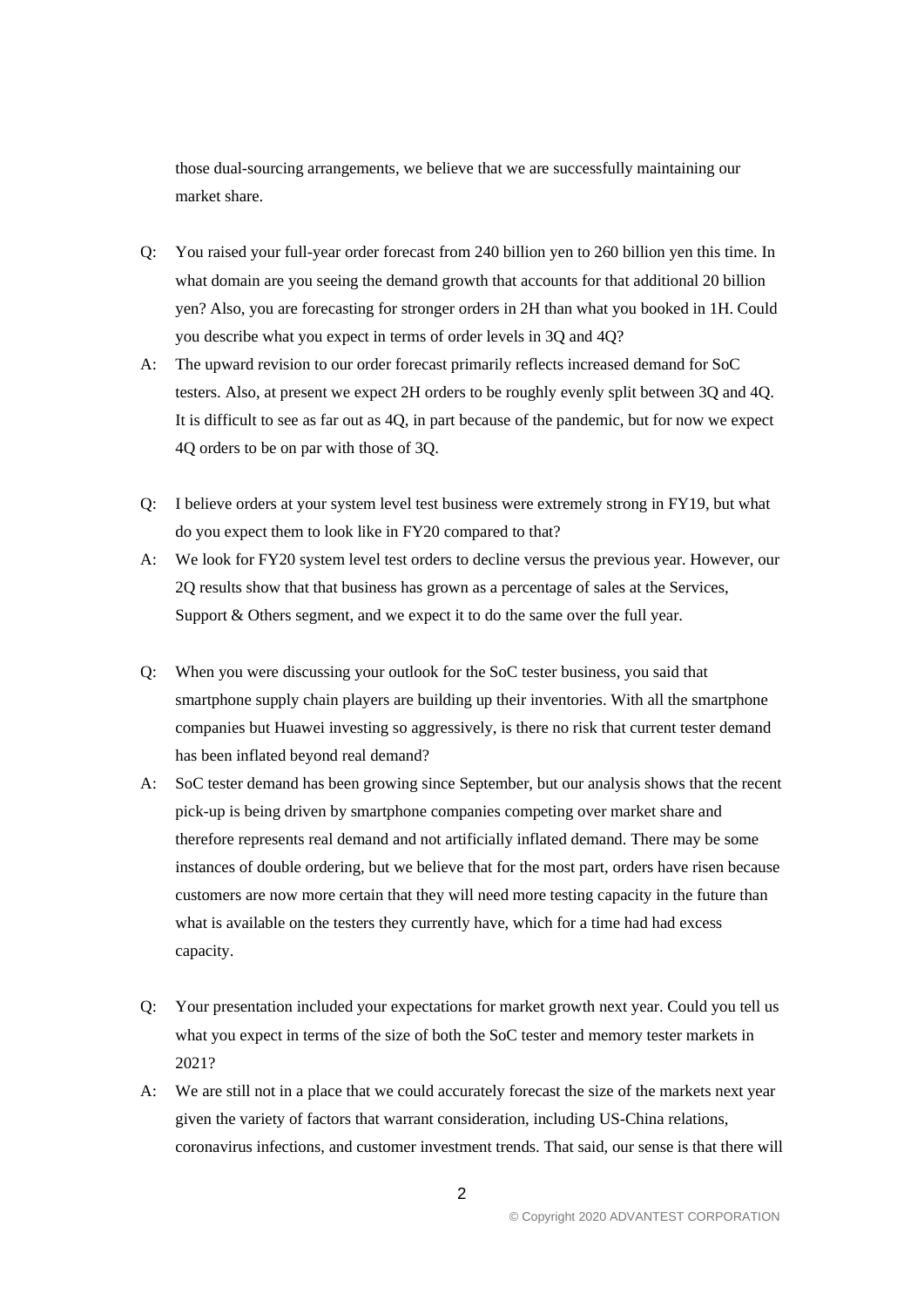be growth on both the SoC and the memory side. On the SoC side, we expect to see greater use of advanced-node chips for smartphone, HPC, and AI applications. We also expect to see stronger demand for analog ICs and MCUs for automotive applications, which is an area showing signs of demand recovery. On the memory side as well, we see a variety of drivers of market growth, including longer test times resulting from node shrinkage and greater 3D NAND density, and production capacity increases by our customers.

- Q: I would like to confirm about profitability at the Semiconductor & Component Test System segment. It seems the margin in that segment is trending around 26-28% in FY20, but there have been times in the past that it was over 30%. Could the margin return to its historical peak if there were to continue to be good growth in SoC tester demand?
- A: The current margin trend is being impacted by the fact that we expect sales of our SoC testers, which yield good profitability, to be down by roughly 40 billion yen in FY20 versus FY19. If SoC tester sales were to approach the level that we saw in 2019, I believe the margin would improve by a fair degree.
- Q: You booked 9 billion yen more in orders in 2Q than you had anticipated three months ago. Where did the overshoot come from?
- A: SoC tester orders beat our expectations by just over 8 billion yen. About half of that overshoot was from the automotive, industrial machinery, and consumer arenas, and 40% was related to display driver ICs (DDIs).
- Q: How big do you think the 5G-related tester market will be in 2020 and 2021, and what is your sales outlook like?
- A: We estimate a total of \$1 billion in demand in 2020 for testers for use on chips that we identify as being 5G-related, such as application processing units (APUs) and baseband processors (BBPs), and we expect that we will capture 40-50% of that market. We expect 5G-related demand to expand in 2021 and beyond for two reasons. Firstly, the number of 5G base stations and 5G smartphones should grow. Secondly, given the intensity of competition in the smartphone market, semiconductors that use the most advanced process nodes and therefore require long test times should start being supplied for use in high-end 5G smartphones.
- Q: It looks like the customer mix on the SoC tester market could be a good one for you in 2021. What is your outlook for market share?